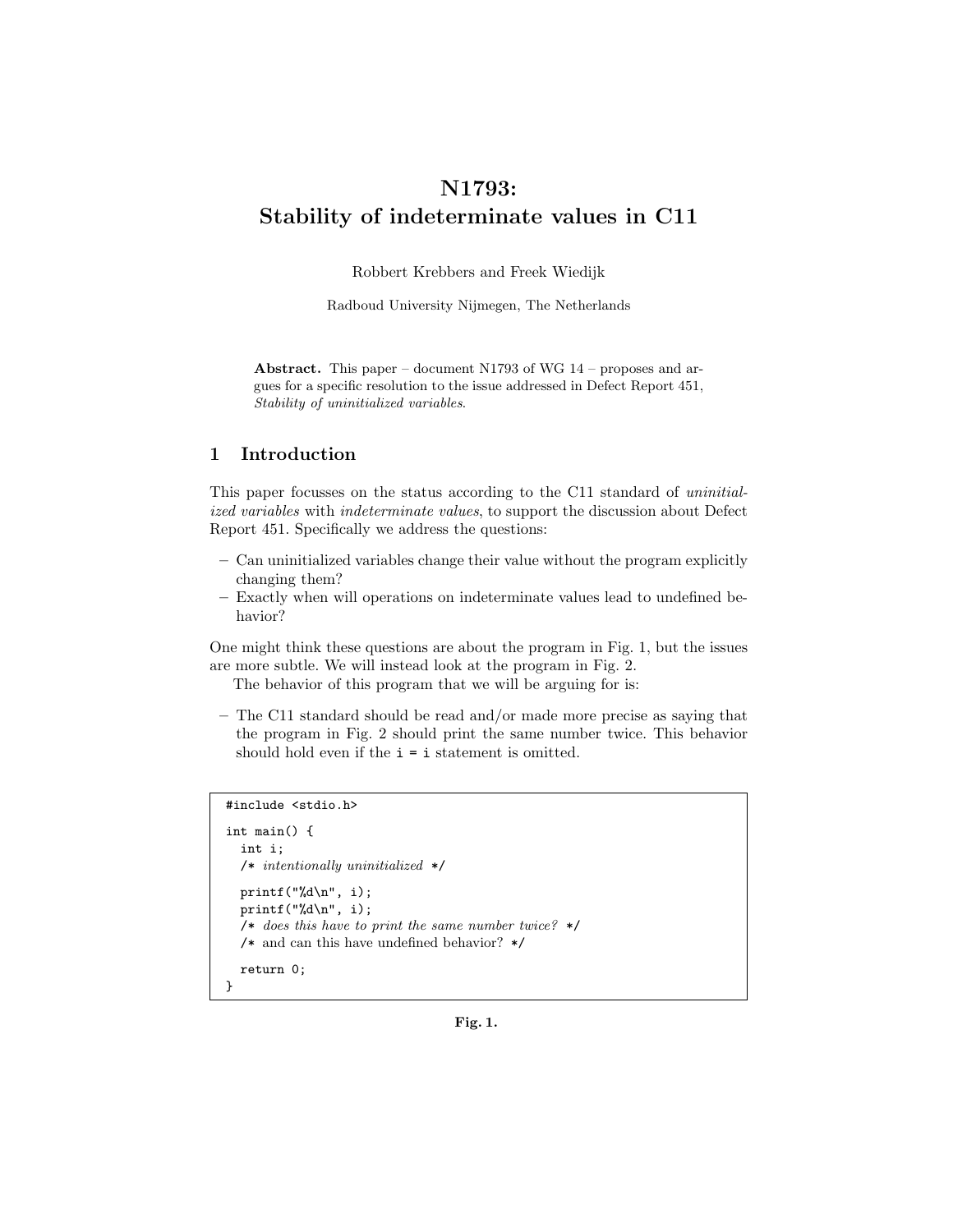2 Robbert Krebbers and Freek Wiedijk

```
#include <stdio.h>
int main() {
  unsigned char i;
  /* i cannot contain a trap value (6.2.6.1/3 + \text{footnote } 49) */
  &i;
  /* i is not in a register (6.3.2.1/2) */
  i = i;/* i 'retains its [last-stored] value' (6.2.4/2) from here
     because we 'store' an (albeit indeterminate) value in it */
  printf("%d\n", i);
  printf("%d\n", i);
  return 0;
}
```

|--|--|

```
#include <stdio.h>
#include <stdint.h>
#include <inttypes.h>
int main() {
  int32_t i;
  ⅈ i = i;printf("%"PRId32"\n", i);
 printf("%"PRId32"\n", i);
 return 0;
}
```
Fig. 3.

– The C11 standard should be read as not allowing the program in Fig. 2 to exhibit undefined behavior.

Our main reason for this interpretation is that – ignoring for the moment the decision by the WG 14 committee in DR 260, see Section 2.1 below – there is no clear quote from the C11 standard that allows one to argue for indeterminate values changing arbitrarily. A second reason for this interpretation is that it seems desirable that programs like the example program in Section 3.1 below work as intended. One might argue that this interpretation too much restricts what an optimizing compiler can do, but we claim that this is not the case, see the discussion in Section 3.2.

The type unsigned char has a special status in the C11 standard, as it is the type of 'bytes' that constitute the object representations. It might seem that our example program somehow relates to this. However, this is not the case: we just used the unsigned char type because it is guaranteed not to have trap values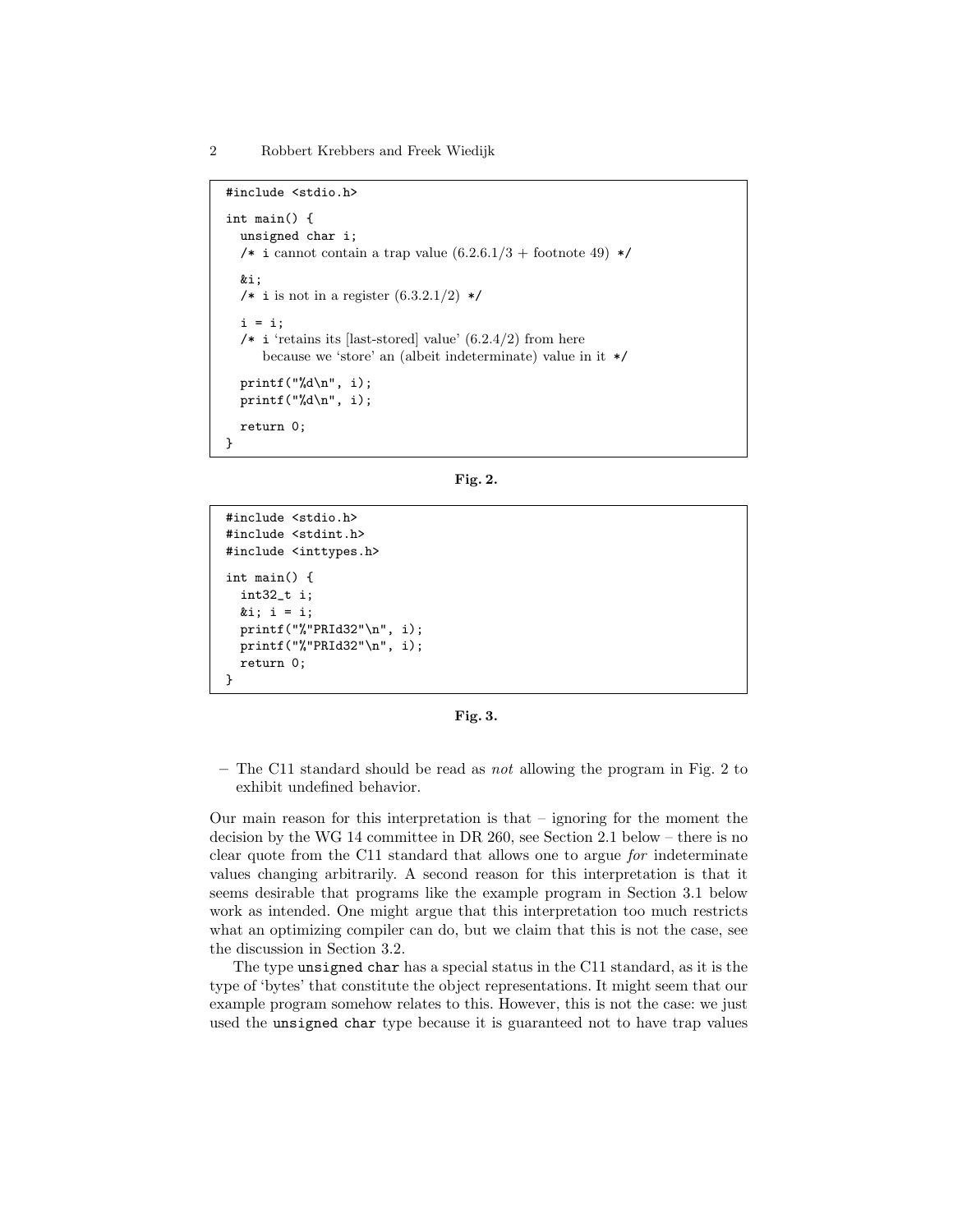(6.2.6.1/3). It might be replaced by any other type without trap values. For example, in a C11 implementation that has the int32\_t type, which is another type without trap values, the exact same questions might be asked about the program in Fig. 3.

It might seem academic what happens when one uses uninitialized variables (one should initialize one's variables!), but indeterminate values occur naturally in the padding bytes and bits in structures too. In that case it is not natural to have to initialize these bytes (and it even is difficult to keep them determinate, see 6.2.6.1/6). This means these questions are more than of academic importance. For an example of how uninitialized bytes and bits in structures are related to these issues, see Section 3.1 below.

## 2 Relevant quotes

#### 2.1 Defect Report 260

Our interpretation of the C11 standard is in conflict with the way the WG 14 committee read the C99 standard in DR 260. Although this Defect Report has been made obsolete by the C11 standard, the decision at that time was that the standard text did not need to be changed to get this reading, and the wording of all relevant parts of C99 and C11 are identical.

Here are the relevant quotes from the Defect Report. One of the questions in the Defect Report was:

If an object holds an indeterminate value, can that value change other than by an explicit action of the program?

And the Committee Response was (in the final version, date 2004-09-28):

Values may have any bit-pattern that validly represents them and the implementation is free to move between alternate representations (for example, it may normalize pointers, floating-point representations etc.). In the case of an indeterminate value all bit-patterns are valid representations and the actual bit-pattern may change without direct action of the program.

Interestingly enough, an older draft of the answer to this question (dated 2003- 03-06) reads:

An object with indeterminate value has a bit pattern representation which remains constant during its lifetime. In general, debuggers are not conforming implementations, though nonetheless valuable. A debugger may allow a user to change the value of a variable between statements.

Apparently the WG 14 committee changed its mind about this back then, which makes the question whether the standard does need to be clarified about this more salient.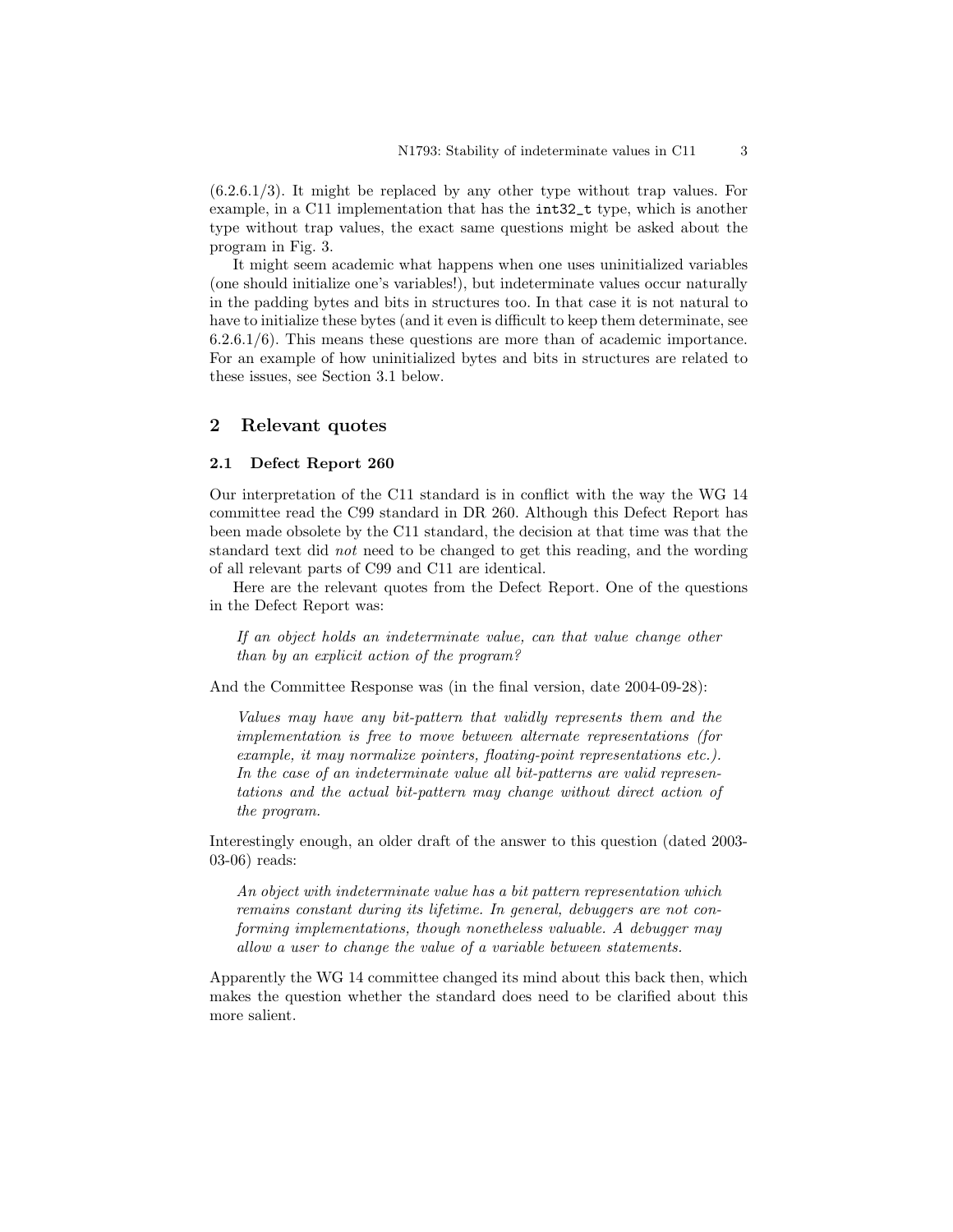4 Robbert Krebbers and Freek Wiedijk

## 2.2 The C11 standard

For convenience here are some relevant quotes from the C11 standard:

3.19.1:

## indeterminate value

either an unspecified value or a trap representation

3.19.2:

#### unspecified value

valid value of the relevant type where this International Standard imposes no requirements on which value is chosen in any instance

NOTE An unspecified value cannot be a trap representation.

3.19.3

## trap representation

an object representation that need not represent a value of the object type

6.2.4/1

An object has a storage duration that determines its lifetime. [...]

6.2.4/2

The lifetime of an object is the portion of program execution during which storage is guaranteed to be reserved for it. An object exists, has a constant address,33) and retains its last-stored value throughout its lifetime.<sup>34)</sup> If an object is referred to outside of its lifetime, the behavior is undefined. The value of a pointer becomes indeterminate when the object it points to (or just past) reaches the end of its lifetime.

 $\lceil \dots \rceil$ 

34) In the case of a volatile object, the last store need not be explicit in the program.

6.2.4/5

An object whose identifier is declared with no linkage and without the storage-class specifier static has *automatic storage duration*,  $[ \dots ]$ 

6.2.4/6

For such an object that does not have a variable length array type, its lifetime extends from entry into the block with which it is associated until execution of that block ends in any way. [ . . . ]

6.2.6.1/3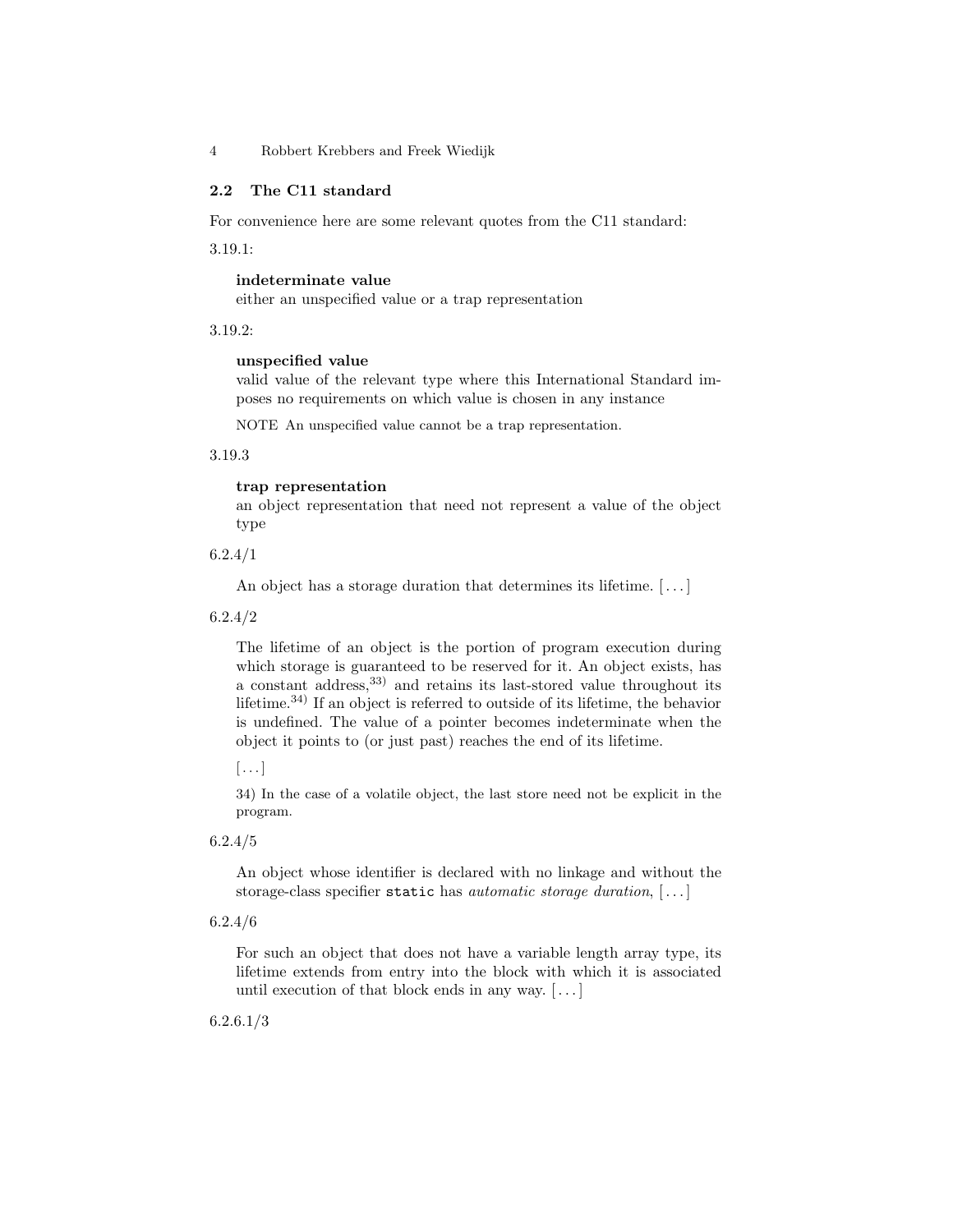Values stored in unsigned bit-fields and objects of type unsigned char shall be represented using a pure binary notation.<sup>49)</sup>

49) A positional representation for integers that uses the binary digits 0 and 1, in which the values represented by successive bits are additive, begin with 1, and are multiplied by successive integral powers of 2, except perhaps the bit with the highest position. (Adapted from the American National Dictionary for Information Processing Systems.) A byte contains CHAR\_BIT bits, and the values of type unsigned char range from 0 to  $2^{\mathtt{CHAR\_BIT}}-1.$ 

6.2.6.1/6

When a value is stored in an object of structure or union type, including in a member object, the bytes of the object representation that correspond to any padding bytes take unspecified values. [...]

6.3.2.1/2 (cf. DR 338):

Except when it is the operand of the sizeof operator, the unary & operator, the ++ operator, the -- operator, or the left operand of the . operator or an assignment operator, an lvalue that does not have array type is converted to the value stored in the designated object (and is no longer an lvalue); this is called *lvalue conversion*. [...]

If the lvalue designates an object of automatic storage duration that could have been declared with the register storage class (never had its address taken), and that object is uninitialized (not declared with an initializer and no assignment to it has been performed prior to use), the behavior is undefined.

6.7.9/10

If an object that has automatic storage duration is not initialized explicitly, its value is indeterminate. [ . . . ]

## 3 Motivating examples

We now present two programs to shed light on why one might like to interpret the C11 standard as implying that indeterminate values should be allowed to change arbitrarily or not.

#### 3.1 Why indeterminate values should not be allowed to change

First, consider a program that wants to put data from its memory in, say, a blob in an XML file. For this it might like to use a hexadecimal or base64 representation. The data it converts like this very well could consist of C structures, and these have by nature 'indeterminate' bytes in their padding (6.2.6.1/6). An example of such a program is shown in Fig. 4.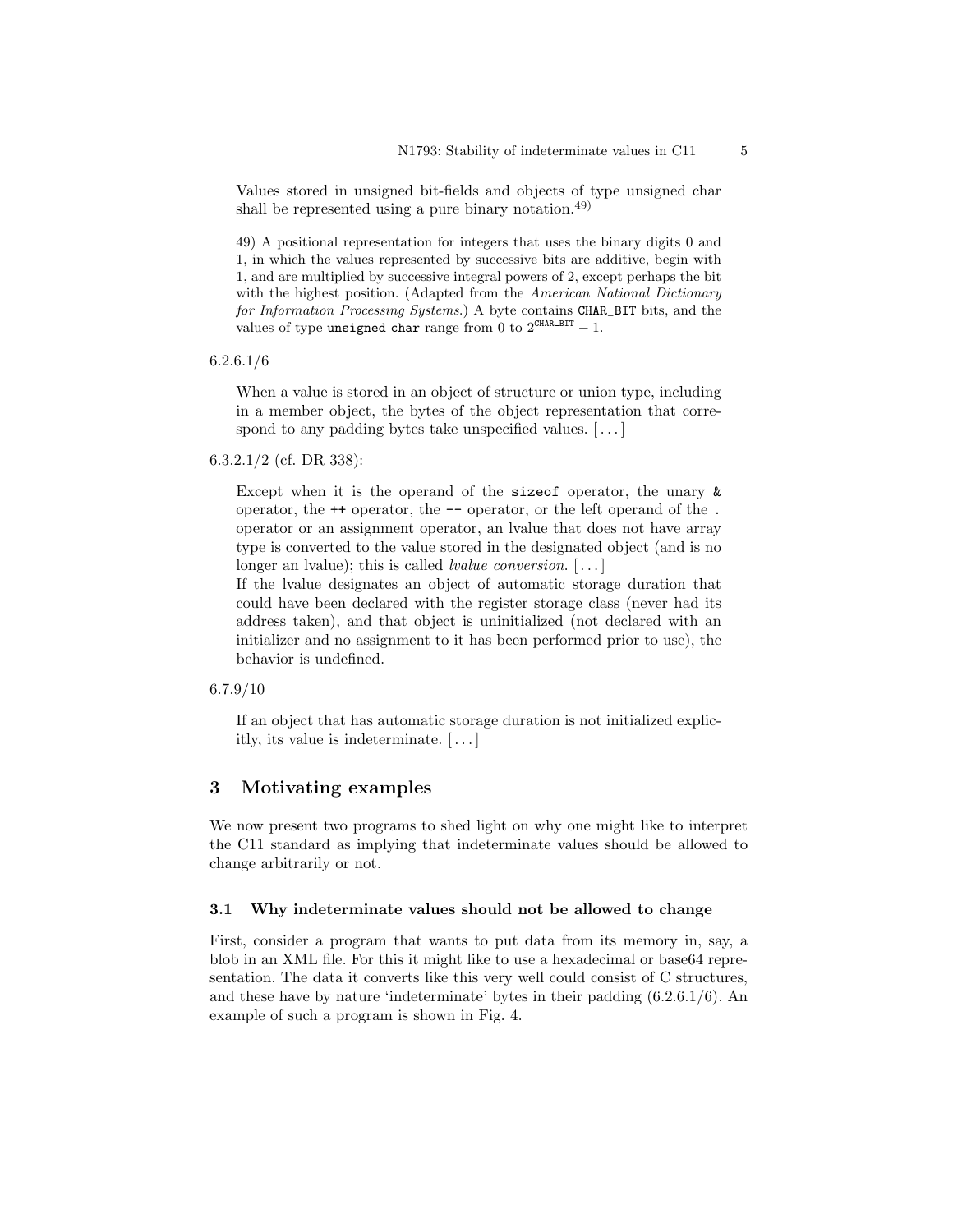```
#include <stdio.h>
/* code to dump memory data to stdout */
void printhexdigit(int d) {
  static int col = 0;
  if (col++ > = 40) { putchar('n'); col = 1; }putchar(d < 10 ? '0' + d : 'A' + d - 10);
}
void dumphex(void *b, size_t n) {
  unsigned char *p = b, *lim = p + n, i;
  while (p < lim) { i = *p++;
    printhexdigit(i>>4); printhexdigit(i&0xf); }
}
/* specialize to a struct */
struct foo { short x1; int x2, x3:31; };
void dumpfoo(struct foo *b, int n) {
  dumphex(b, n*sizeof(struct foo));
}
/\ast\, use this on actual data \,\ast/int main() {
  int i; struct foo a[10];
  for (i = 0; i < 10; i++) a[i].x1 = a[i].x2 = a[i].x3 = 1;dumpfoo(a, 10); putchar('\n');
  return 0;
}
```


We claim that this program should not exhibit undefined behavior. But if an uninitialized variable with an indeterminate value could change arbitrarily, this program would not function correctly. When trying to print a hexadecimal digit in printhexdigit, the value of d would change arbitrarily it is trying to print a padding byte, and the value of  $'0' + d$  would for example not necessarily be a digit character.

The output of a trial run of this program is:

```
010073B701000000010000800100000001000000
01000000010073B7010000000100008001005FB7
01000000010000800100D1BF0100000001000000
0100D1BF0100000001000000010072B701000000
010000800100040801000000010000800100D1BF
0100000001000080010072B70100000001000080
```
The string 010073B70100000001000080 at the start of this output represents the first 12 bytes of the array a, which is the first struct foo. In this the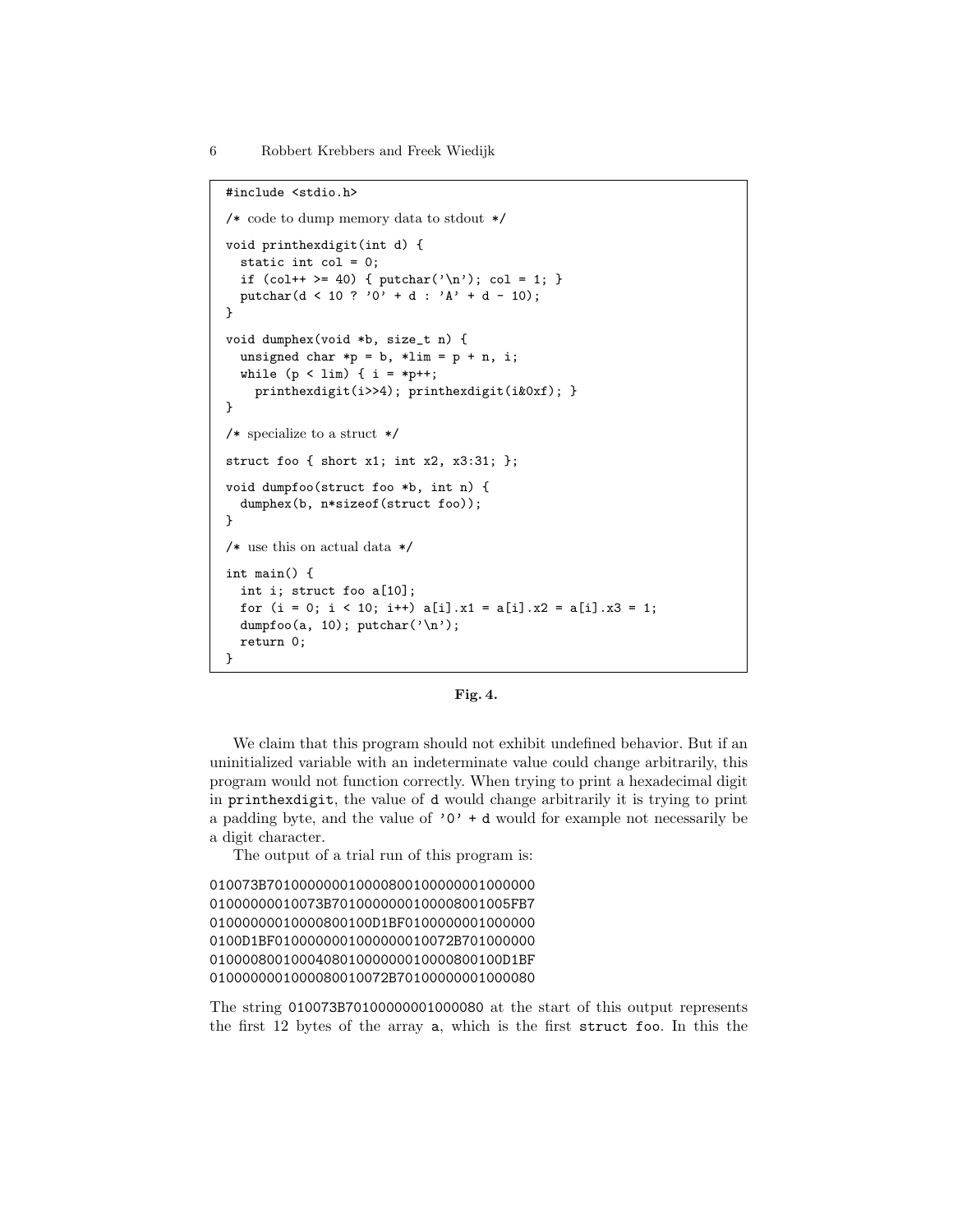```
#include <stdio.h>
int main() {
  unsigned char i, j;
  kj; j = j;
  i = 42; print("i=%d j=%d, ", i, j);i = 43; print("i=%d j=%d, ", i, j);/* i will not be used after this point while
     j only becomes live after this point: so
     is a compiler allowed to have i and j share a memory location? */
  j = 44; print('j=\%d\n', j);
  return 0;
}
/* so is this allowed to print 'i=42 j=42, i=43 j=43, j=44'? */
```


bytes 73B7 and the most significant bit of the 8 are padding. We argue that having a program like this show undefined behavior when trying to print these bytes/this bit would not be a good thing. Structures like foo are ubiquitous (think for example of IP headers), and having code that touch 'unused bits' in these structures behave in weird ways would be very undesirable.

#### 3.2 Why one might think indeterminate values should be allowed to change

Now, consider the program in Fig. 5. If a compiler would do a liveness analysis on this program, if could recognize that i and j are never life simultaneously, and decide to use the same memory location for them. But then, j would change whenever i would be modified, and we would get the behavior of a uninitialized variable changing arbitrarily without explicit action from the program.

However, this is not a very strong argument: the liveness analysis easily could take an lvalue conversion of j to mean that the variable is live from there on. In other words, even though this is an argument for allowing an uninitialized variable to change arbitrarily, it is not a very strong one.

# 4 Conclusion

A question is whether the standard text needs to be modified for the issues addressed in DR 451, or whether it can remain as it is. If DR 260 had not existed, we would agree that the resolution proposed in this paper can be accepted without modifying the standard text. However, DR 260 clearly shows that at a certain time the current standard text was taken by the committee to have a very different interpretation. Therefore, we argue that at least it should been